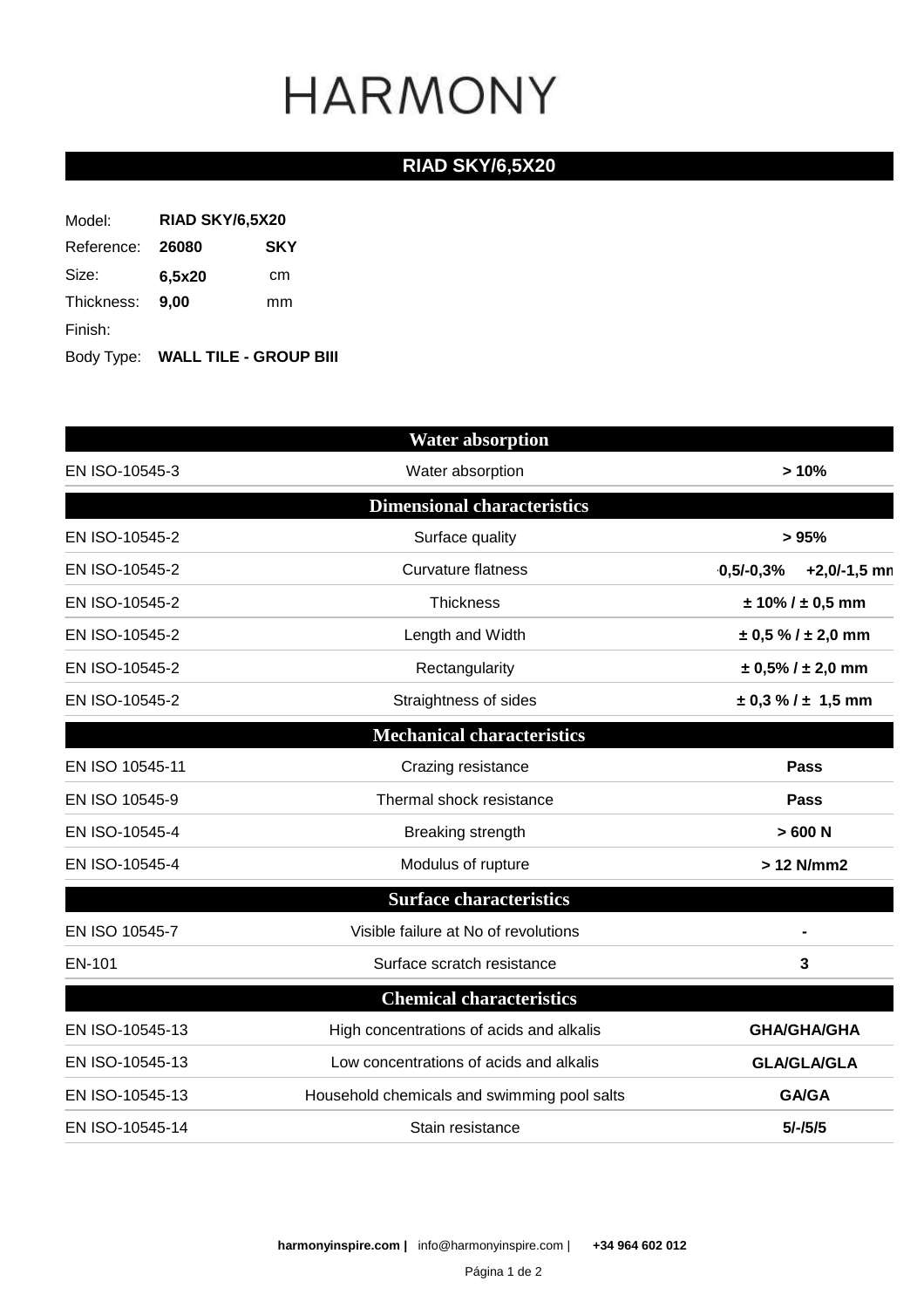### **RIAD SKY/6,5X20**

| Model:           | RIAD SKY/6,5X20 |                                   |
|------------------|-----------------|-----------------------------------|
| Reference: 26080 | <b>SKY</b>      |                                   |
| Size:            | 6,5x20          | cm                                |
| Thickness:       | 9.00            | mm                                |
| Finish:          |                 |                                   |
|                  |                 | Body Type: WALL TILE - GROUP BIII |

**Non-slip characteristics**

DIN-51130 Critical angle (footwear) **-**

**CE MARKING**

 $\overline{C}$ 

CE Declaration of Performance: **004CPR2017-08-01**

Before laying the tiles, check the shade, calibre and quality. No claims will be accepted once the tiles have been laid. Leave a tile joint of at least 0.5 mm in the case of rectified tiles and 1.5 mm for non-rectified ones. The tile colour shown in this data sheet is merely indicative and it might differ from the real tile colour. This document is purely for sales purposes and it cannot be used in any legal or administrative proceedings, in a witness statement, or as documentary proof without the express permission of PERONDA GROUP.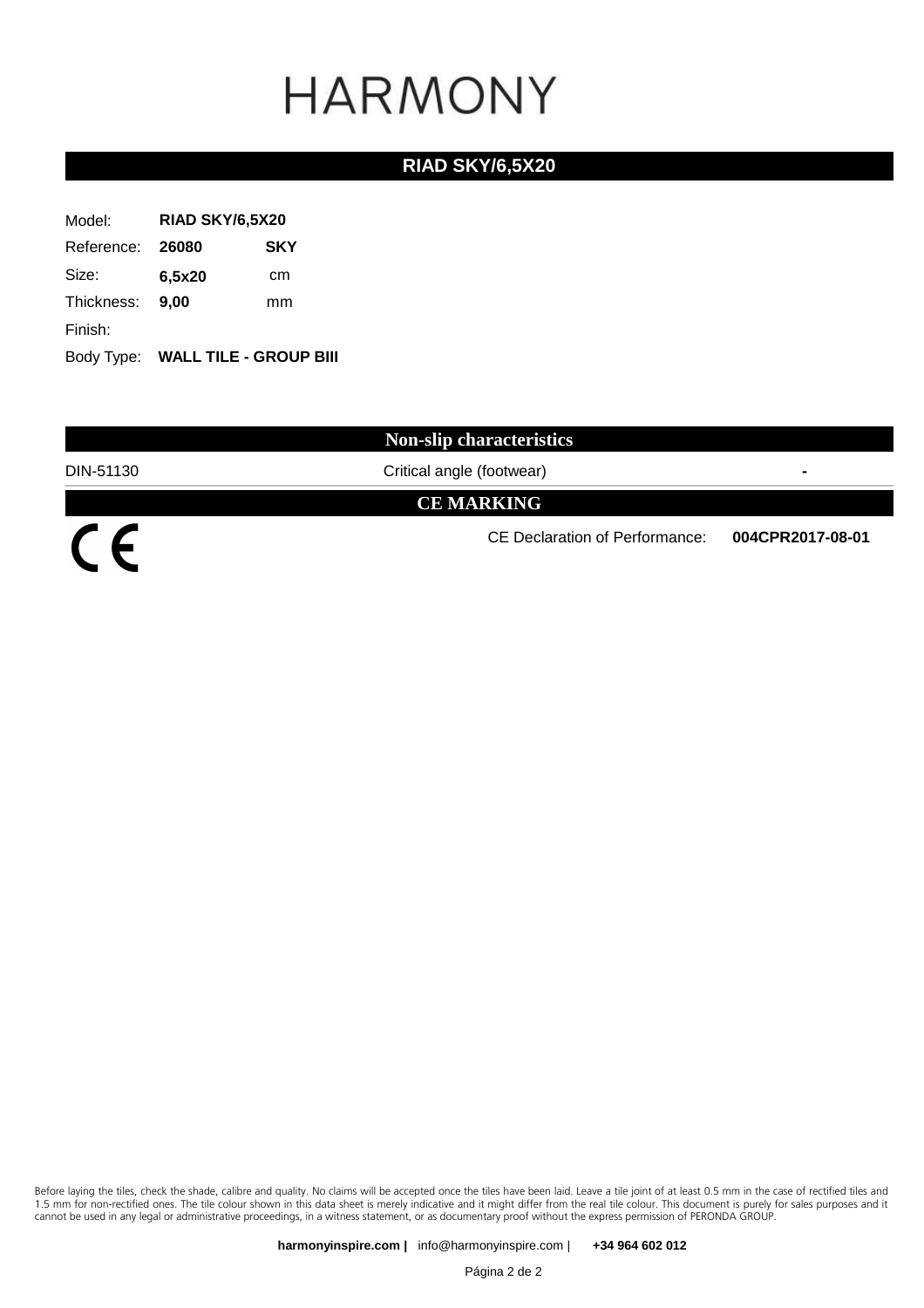### **RIAD WHITE/10X10**

| Model:           | RIAD WHITE/10X10 |                                   |  |
|------------------|------------------|-----------------------------------|--|
| Reference: 26045 | <b>WHITE</b>     |                                   |  |
| Size:            | 10X10            | cm                                |  |
| Thickness: 9,00  |                  | mm                                |  |
| Finish:          |                  |                                   |  |
|                  |                  | Body Type: WALL TILE - GROUP BIII |  |

|                 | <b>Water absorption</b>                                     |                               |
|-----------------|-------------------------------------------------------------|-------------------------------|
| EN ISO-10545-3  | Water absorption                                            | >10%                          |
|                 | <b>Dimensional characteristics</b>                          |                               |
| EN ISO-10545-2  | Surface quality                                             | >95%                          |
| EN ISO-10545-2  | <b>Curvature flatness</b>                                   | $+2,0/-1,5$ mn<br>$0,5/-0,3%$ |
| EN ISO-10545-2  | Thickness                                                   | $± 10\% / ± 0.5$ mm           |
| EN ISO-10545-2  | Length and Width                                            | $\pm$ 0,5 % / $\pm$ 2,0 mm    |
| EN ISO-10545-2  | Rectangularity                                              | $± 0,5\%$ / $± 2,0$ mm        |
| EN ISO-10545-2  | Straightness of sides                                       | $\pm$ 0,3 % / $\pm$ 1,5 mm    |
|                 | <b>Mechanical characteristics</b>                           |                               |
| EN ISO 10545-11 | Crazing resistance                                          | <b>Pass</b>                   |
| EN ISO 10545-9  | Thermal shock resistance                                    | <b>Pass</b>                   |
| EN ISO-10545-4  | Breaking strength                                           | >600 N                        |
| EN ISO-10545-4  | Modulus of rupture                                          | > 12 N/mm2                    |
|                 | <b>Surface characteristics</b>                              |                               |
| EN ISO 10545-7  | Visible failure at No of revolutions                        |                               |
| EN-101          | Surface scratch resistance                                  | 3                             |
|                 | <b>Chemical characteristics</b>                             |                               |
| EN ISO-10545-13 | High concentrations of acids and alkalis                    | <b>GHA/GHA/GHA</b>            |
| EN ISO-10545-13 | Low concentrations of acids and alkalis                     | <b>GLA/GLA/GLA</b>            |
| EN ISO-10545-13 | <b>GA/GA</b><br>Household chemicals and swimming pool salts |                               |
| EN ISO-10545-14 | Stain resistance                                            | $5/-/5/5$                     |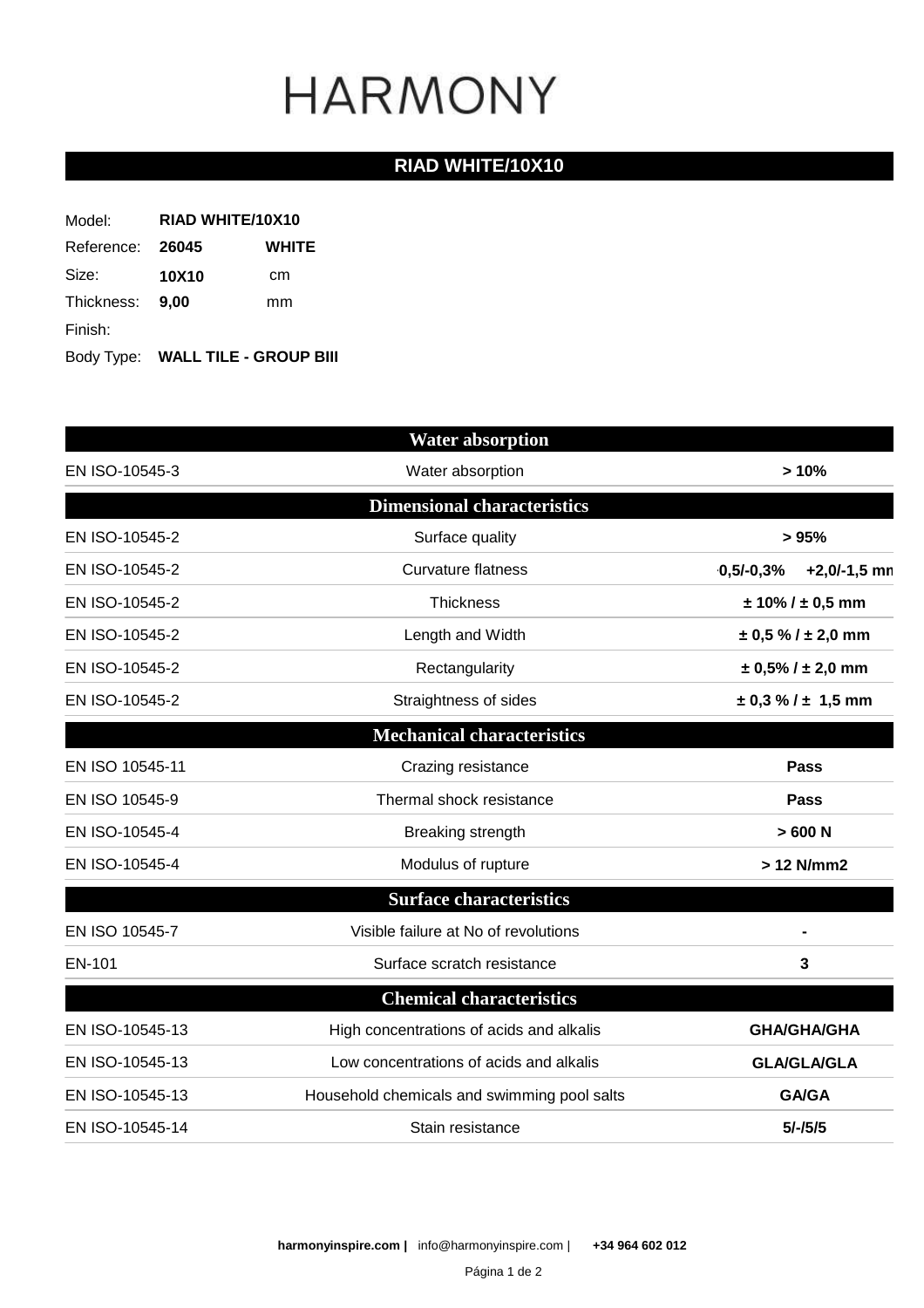#### **RIAD WHITE/10X10**

| Model:           | <b>RIAD WHITE/10X10</b> |                                   |  |
|------------------|-------------------------|-----------------------------------|--|
| Reference: 26045 | <b>WHITE</b>            |                                   |  |
| Size:            | 10X10                   | cm                                |  |
| Thickness: 9,00  |                         | mm                                |  |
| Finish:          |                         |                                   |  |
|                  |                         | Body Type: WALL TILE - GROUP BIII |  |

**Non-slip characteristics**

DIN-51130 Critical angle (footwear) **-**

**CE MARKING**

 $\overline{C}$ 

CE Declaration of Performance: **004CPR2017-08-01**

Before laying the tiles, check the shade, calibre and quality. No claims will be accepted once the tiles have been laid. Leave a tile joint of at least 0.5 mm in the case of rectified tiles and 1.5 mm for non-rectified ones. The tile colour shown in this data sheet is merely indicative and it might differ from the real tile colour. This document is purely for sales purposes and it cannot be used in any legal or administrative proceedings, in a witness statement, or as documentary proof without the express permission of PERONDA GROUP.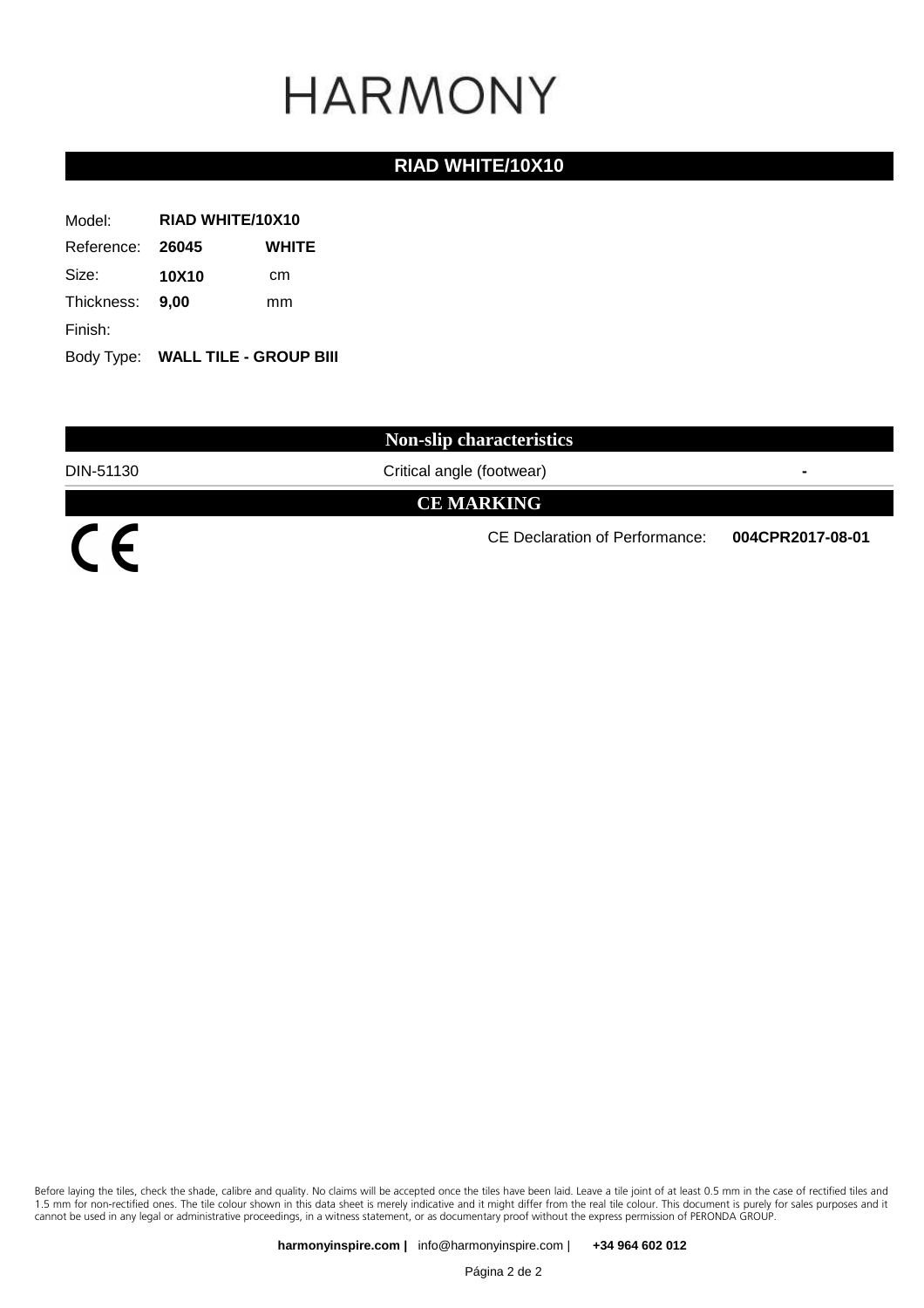### **RIAD WHITE/6,5X20**

| Model:     | RIAD WHITE/6,5X20     |                                   |  |
|------------|-----------------------|-----------------------------------|--|
| Reference: | <b>WHITE</b><br>26076 |                                   |  |
| Size:      | 6,5x20                | cm                                |  |
| Thickness: | 9.00                  | mm                                |  |
| Finish:    |                       |                                   |  |
|            |                       | Body Type: WALL TILE - GROUP BIII |  |

|                 | <b>Water absorption</b>                                     |                               |
|-----------------|-------------------------------------------------------------|-------------------------------|
| EN ISO-10545-3  | Water absorption                                            | >10%                          |
|                 | <b>Dimensional characteristics</b>                          |                               |
| EN ISO-10545-2  | Surface quality                                             | >95%                          |
| EN ISO-10545-2  | <b>Curvature flatness</b>                                   | $+2,0/-1,5$ mn<br>$0,5/-0,3%$ |
| EN ISO-10545-2  | Thickness                                                   | $± 10\% / ± 0.5$ mm           |
| EN ISO-10545-2  | Length and Width                                            | $\pm$ 0,5 % / $\pm$ 2,0 mm    |
| EN ISO-10545-2  | Rectangularity                                              | $± 0,5\%$ / $± 2,0$ mm        |
| EN ISO-10545-2  | Straightness of sides                                       | $\pm$ 0,3 % / $\pm$ 1,5 mm    |
|                 | <b>Mechanical characteristics</b>                           |                               |
| EN ISO 10545-11 | Crazing resistance                                          | <b>Pass</b>                   |
| EN ISO 10545-9  | Thermal shock resistance                                    | <b>Pass</b>                   |
| EN ISO-10545-4  | Breaking strength                                           | >600 N                        |
| EN ISO-10545-4  | Modulus of rupture                                          | > 12 N/mm2                    |
|                 | <b>Surface characteristics</b>                              |                               |
| EN ISO 10545-7  | Visible failure at No of revolutions                        |                               |
| EN-101          | Surface scratch resistance                                  | 3                             |
|                 | <b>Chemical characteristics</b>                             |                               |
| EN ISO-10545-13 | High concentrations of acids and alkalis                    | <b>GHA/GHA/GHA</b>            |
| EN ISO-10545-13 | Low concentrations of acids and alkalis                     | <b>GLA/GLA/GLA</b>            |
| EN ISO-10545-13 | <b>GA/GA</b><br>Household chemicals and swimming pool salts |                               |
| EN ISO-10545-14 | Stain resistance                                            | $5/-/5/5$                     |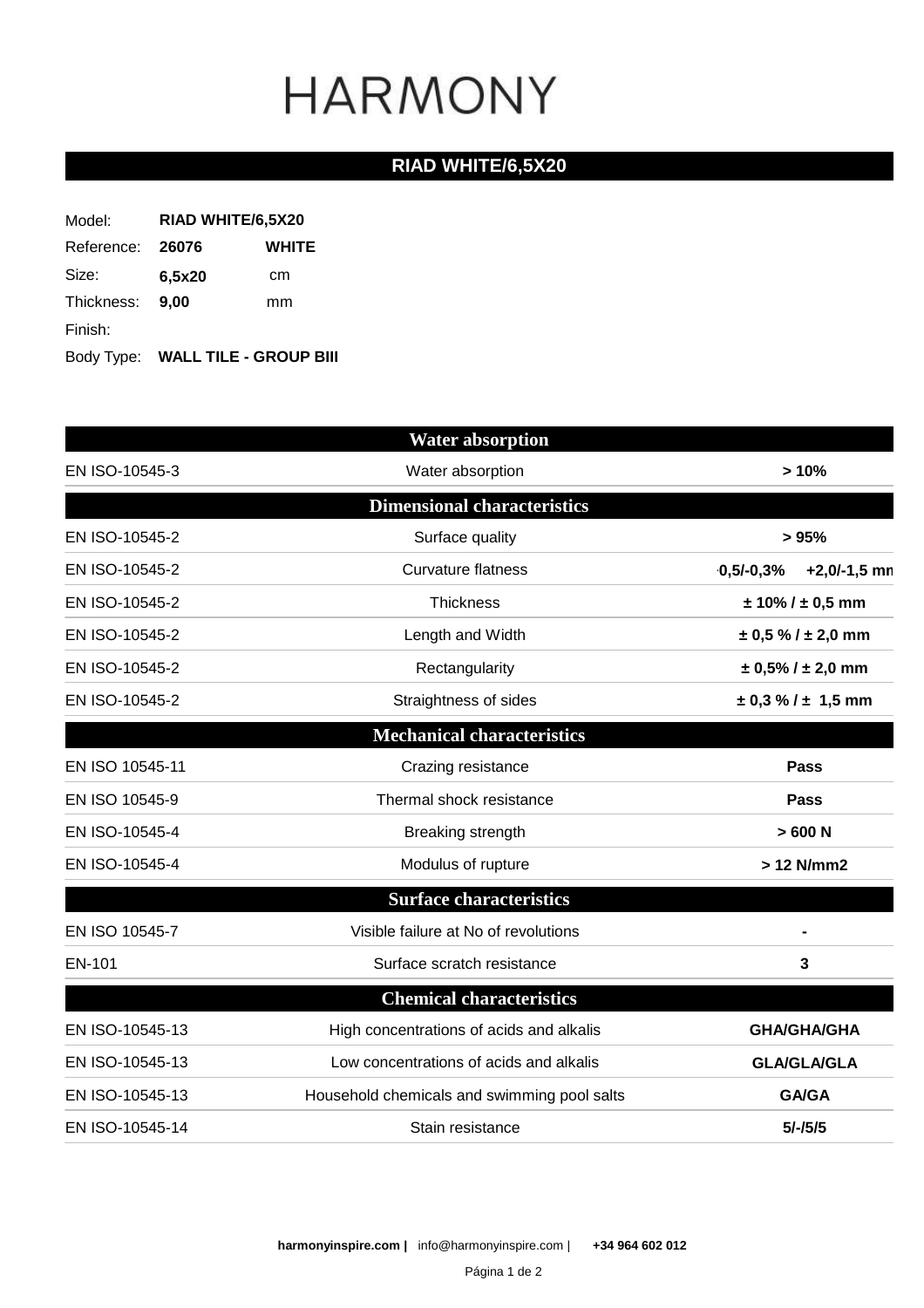### **RIAD WHITE/6,5X20**

| Model:           | RIAD WHITE/6,5X20 |                                   |  |
|------------------|-------------------|-----------------------------------|--|
| Reference: 26076 | <b>WHITE</b>      |                                   |  |
| Size:            | 6,5x20            | cm                                |  |
| Thickness:       | 9.00              | mm                                |  |
| Finish:          |                   |                                   |  |
|                  |                   | Body Type: WALL TILE - GROUP BIII |  |

**Non-slip characteristics**

DIN-51130 Critical angle (footwear) **-**

**CE MARKING**

 $\overline{C}$ 

CE Declaration of Performance: **004CPR2017-08-01**

Before laying the tiles, check the shade, calibre and quality. No claims will be accepted once the tiles have been laid. Leave a tile joint of at least 0.5 mm in the case of rectified tiles and 1.5 mm for non-rectified ones. The tile colour shown in this data sheet is merely indicative and it might differ from the real tile colour. This document is purely for sales purposes and it cannot be used in any legal or administrative proceedings, in a witness statement, or as documentary proof without the express permission of PERONDA GROUP.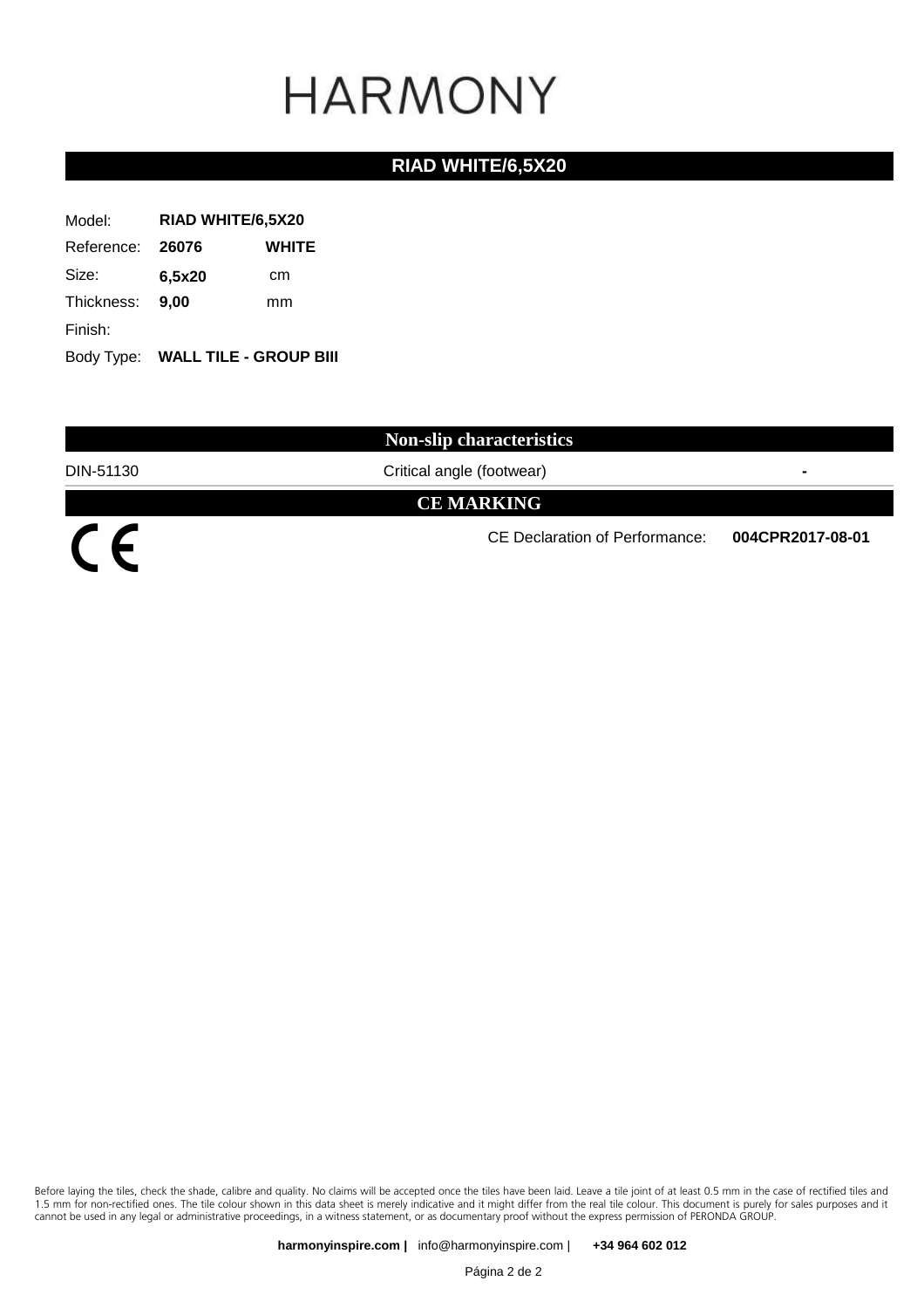### **RIAD SAND/10X10**

| Modelo:           | RIAD SAND/10X10                        |             |
|-------------------|----------------------------------------|-------------|
| Referencia: 27345 |                                        | <b>SAND</b> |
| Tamaño:           | <b>10X10</b>                           | cm          |
| Espesor:          | 9,00                                   | mm          |
| Acabado:          | <b>Natural</b>                         |             |
| Material:         | <b>REVESTIMIENTO - GRUPO BIII</b>      |             |
|                   | <b>GL - Baldosa Cerámica ESMALTADA</b> |             |

|                 | Absorción de Agua                    |                 |
|-----------------|--------------------------------------|-----------------|
| EN ISO-10545-3  | Absorción de Agua                    | >10%            |
|                 | <b>Características Dimensionales</b> |                 |
| EN ISO-10545-2  | Aspecto Superficial                  | >95%            |
| EN ISO-10545-2  | Curvatura                            | $± 0,75$ mm     |
| EN ISO-10545-2  | Espesor                              | $± 0,5$ mm      |
| EN ISO-10545-2  | Longitud y anchura                   | $± 0,75$ mm     |
| EN ISO-10545-2  | Ortogonalidad                        | $± 0,75$ mm     |
| EN ISO-10545-2  | Rectitud de los Lados                | $± 0,5$ mm      |
|                 | <b>Características Mecánicas</b>     |                 |
| EN ISO 10545-11 | Resistencia al cuarteo               | Cumple          |
| EN ISO 10545-9  | Resistencia al choque térmico        | <b>Cumple</b>   |
| EN ISO-10545-4  | Fuerza Rotura                        | >600 N          |
| EN ISO-10545-4  | Resistencia a la Flexion             | > 12 N/mm2      |
|                 | <b>Características Superficiales</b> |                 |
| EN ISO 10545-7  | Revoluciones efecto visible          |                 |
| EN-101          | Resistencia al rayado                | 3               |
|                 | <b>Características Químicas</b>      |                 |
| EN ISO-10545-13 | Acidos y Bases de alta concentración | <b>HA/HA/HA</b> |
| EN ISO-10545-13 | Acidos y Bases de baja concentración | <b>LA/LA/LA</b> |
| EN ISO-10545-13 | Productos de Limpieza Domestica      | <b>A/A</b>      |
| EN ISO-10545-14 | Resistencia a las Manchas            | $5/-/5/5$       |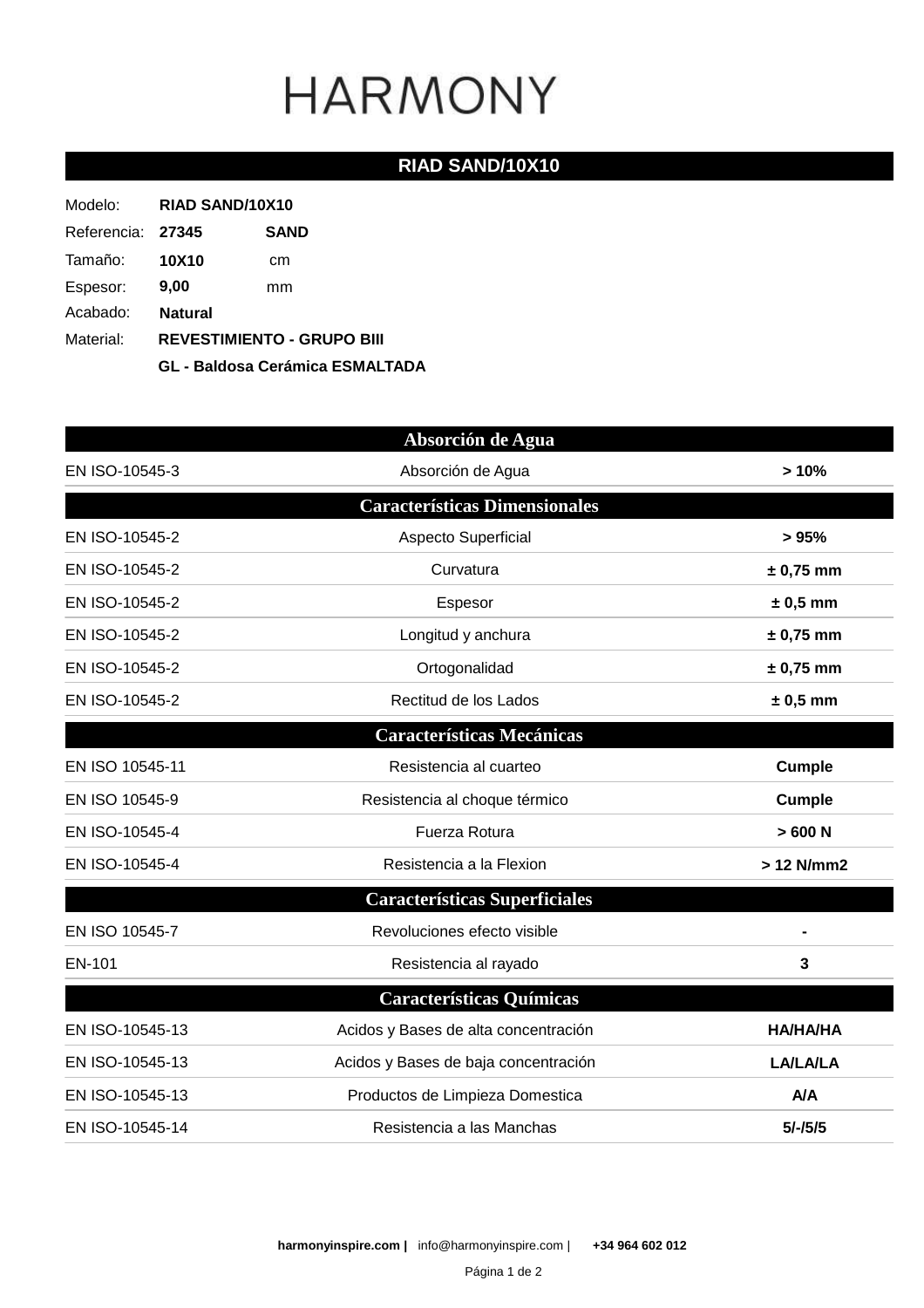#### **RIAD SAND/10X10**

| Modelo:           | <b>RIAD SAND/10X10</b>                                                      |             |
|-------------------|-----------------------------------------------------------------------------|-------------|
| Referencia: 27345 |                                                                             | <b>SAND</b> |
| Tamaño:           | <b>10X10</b>                                                                | cm          |
| Espesor:          | 9,00                                                                        | mm          |
| Acabado:          | <b>Natural</b>                                                              |             |
| Material:         | <b>REVESTIMIENTO - GRUPO BIII</b><br><b>GL - Baldosa Cerámica ESMALTADA</b> |             |
|                   |                                                                             |             |

### **Características Antideslizamiento**

DIN-51130 Angulo crítico deslizamiento rampa inclinada pie calzado **-**

#### **MARCADO CE**

 $\overline{C}$ 

Declaración CE de Prestaciones: **004CPR2017-08-01**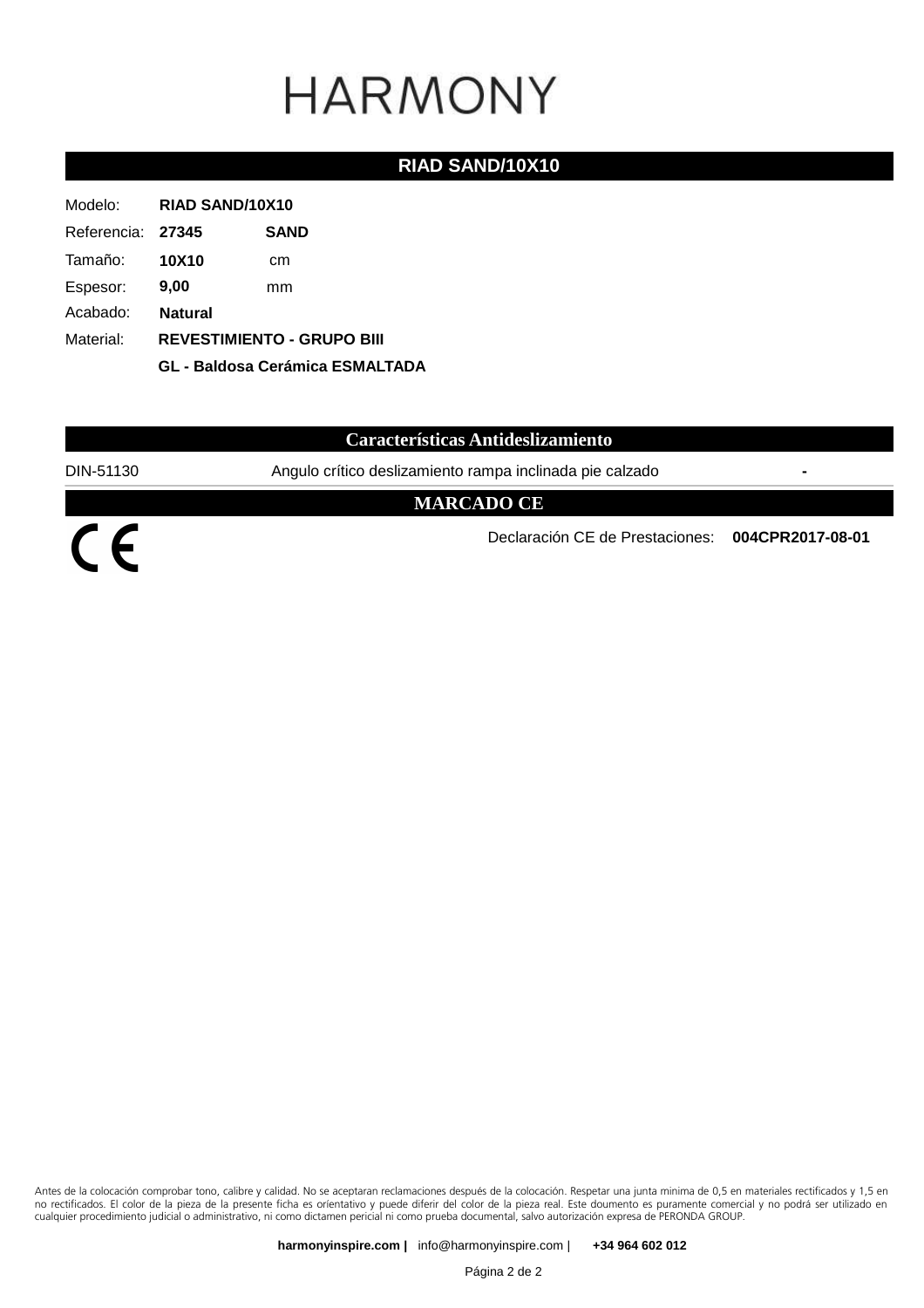### **RIAD RED/10X10**

| Modelo:           | RIAD RED/10X10                         |             |
|-------------------|----------------------------------------|-------------|
| Referencia: 27346 |                                        | <b>AQUA</b> |
| Tamaño:           | <b>10X10</b>                           | cm          |
| Espesor:          | 9,00                                   | mm          |
| Acabado:          | <b>Natural</b>                         |             |
| Material:         | <b>REVESTIMIENTO - GRUPO BIII</b>      |             |
|                   | <b>GL - Baldosa Cerámica ESMALTADA</b> |             |

|                 | Absorción de Agua                    |                 |
|-----------------|--------------------------------------|-----------------|
| EN ISO-10545-3  | Absorción de Agua                    | >10%            |
|                 | <b>Características Dimensionales</b> |                 |
| EN ISO-10545-2  | Aspecto Superficial                  | > 95%           |
| EN ISO-10545-2  | Curvatura                            | $± 0,75$ mm     |
| EN ISO-10545-2  | Espesor                              | $± 0,5$ mm      |
| EN ISO-10545-2  | Longitud y anchura                   | $± 0,75$ mm     |
| EN ISO-10545-2  | Ortogonalidad                        | $± 0,75$ mm     |
| EN ISO-10545-2  | Rectitud de los Lados                | $± 0,5$ mm      |
|                 | <b>Características Mecánicas</b>     |                 |
| EN ISO 10545-11 | Resistencia al cuarteo               | <b>Cumple</b>   |
| EN ISO 10545-9  | Resistencia al choque térmico        | <b>Cumple</b>   |
| EN ISO-10545-4  | Fuerza Rotura                        | >600 N          |
| EN ISO-10545-4  | Resistencia a la Flexion             | > 12 N/mm2      |
|                 | <b>Características Superficiales</b> |                 |
| EN ISO 10545-7  | Revoluciones efecto visible          |                 |
| EN-101          | Resistencia al rayado                | 3               |
|                 | <b>Características Químicas</b>      |                 |
| EN ISO-10545-13 | Acidos y Bases de alta concentración | <b>HA/HA/HA</b> |
| EN ISO-10545-13 | Acidos y Bases de baja concentración | <b>LA/LA/LA</b> |
| EN ISO-10545-13 | Productos de Limpieza Domestica      | <b>A/A</b>      |
| EN ISO-10545-14 | Resistencia a las Manchas            | $5/-/5/5$       |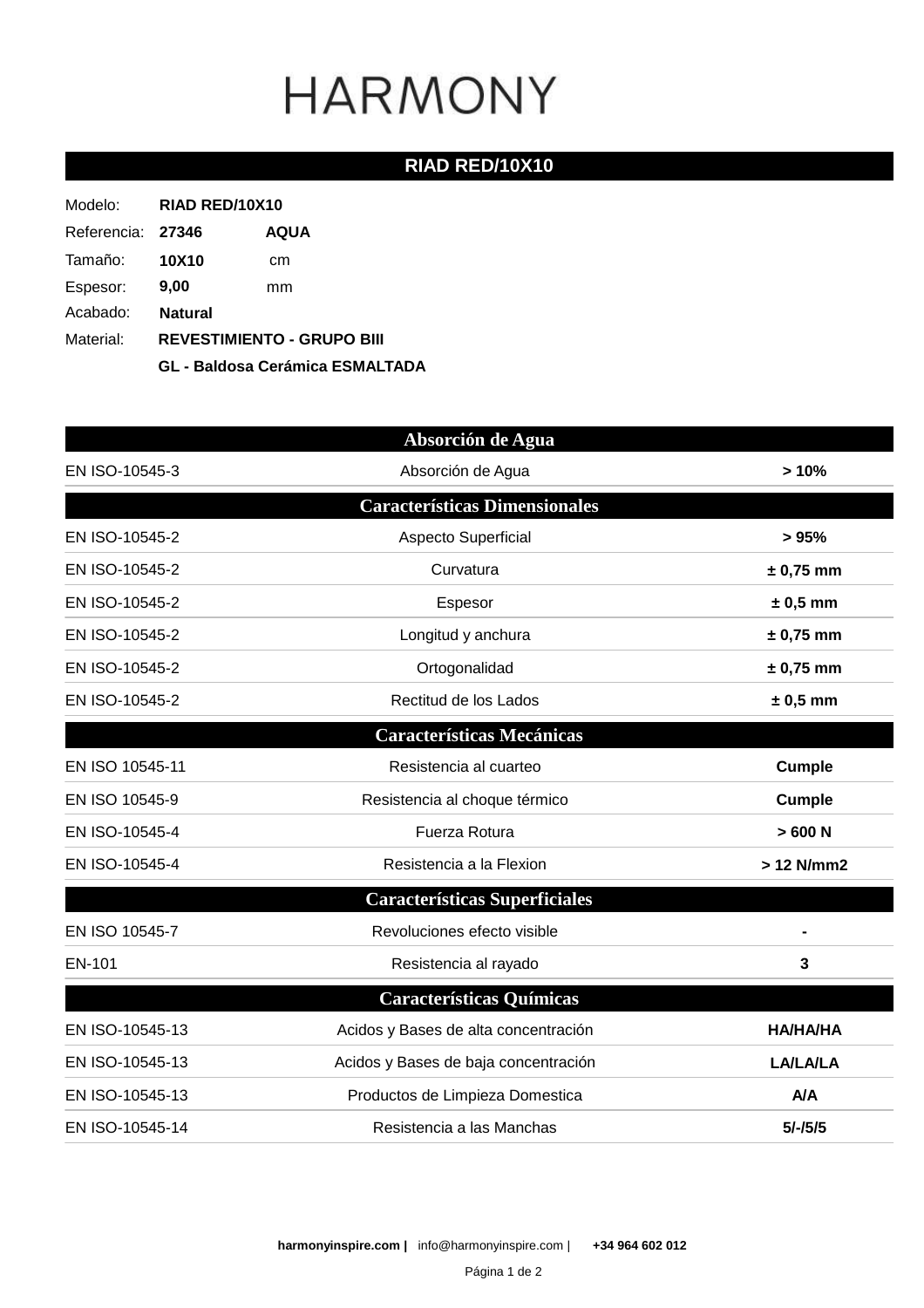#### **RIAD RED/10X10**

| Modelo:           | RIAD RED/10X10                                                              |             |
|-------------------|-----------------------------------------------------------------------------|-------------|
| Referencia: 27346 |                                                                             | <b>AQUA</b> |
| Tamaño:           | <b>10X10</b>                                                                | cm          |
| Espesor:          | 9,00                                                                        | mm          |
| Acabado:          | <b>Natural</b>                                                              |             |
| Material:         | <b>REVESTIMIENTO - GRUPO BIII</b><br><b>GL - Baldosa Cerámica ESMALTADA</b> |             |
|                   |                                                                             |             |

#### **Características Antideslizamiento**

DIN-51130 Angulo crítico deslizamiento rampa inclinada pie calzado **-**

#### **MARCADO CE**

 $\overline{C}$ 

Declaración CE de Prestaciones: **004CPR2017-08-01**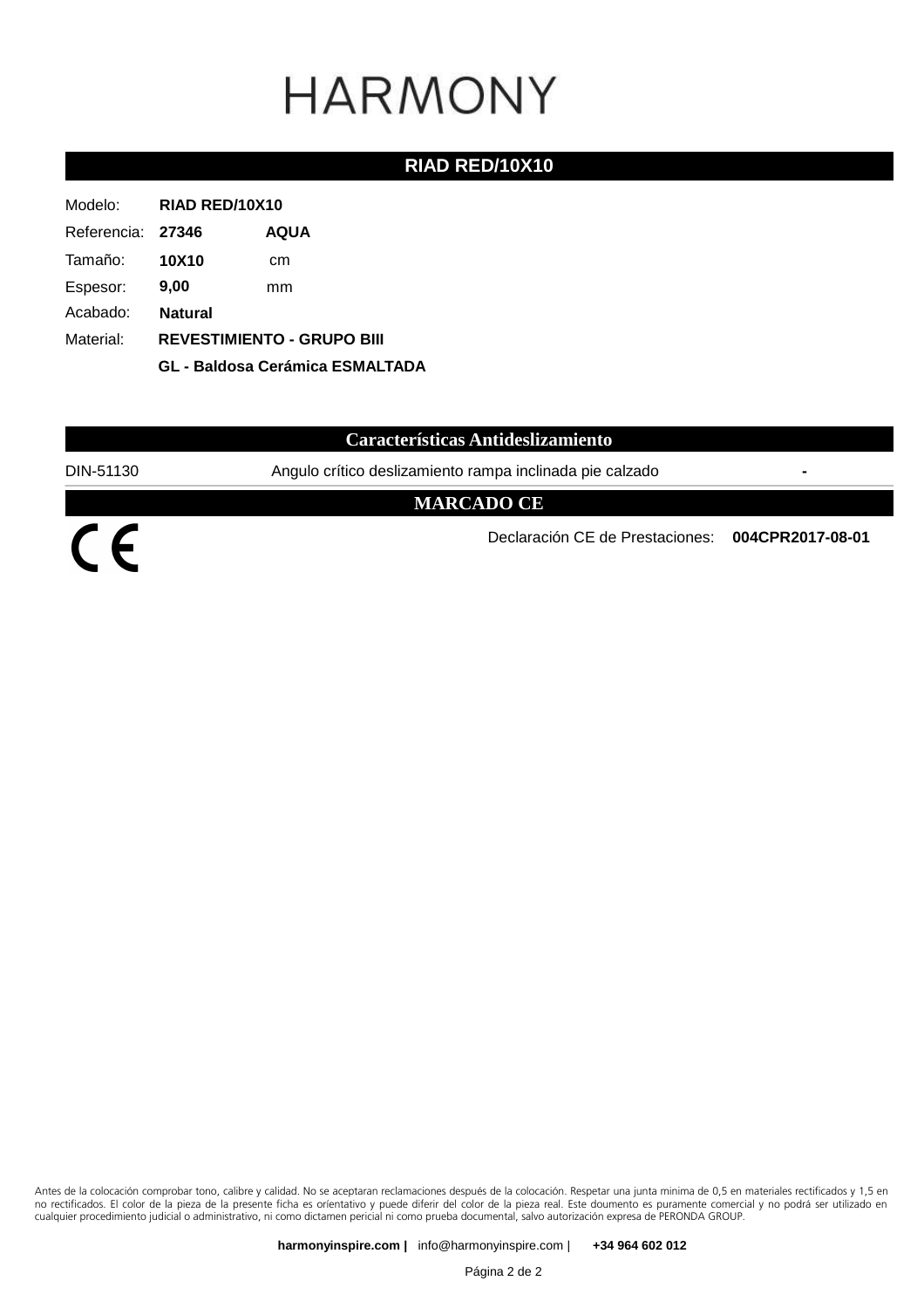### **RIAD TAUPE/10X10**

| Modelo:           | RIAD TAUPE/10X10                                                            |              |
|-------------------|-----------------------------------------------------------------------------|--------------|
| Referencia: 27347 |                                                                             | <b>TAUPE</b> |
| Tamaño:           | <b>10X10</b>                                                                | cm           |
| Espesor:          | 9,00                                                                        | mm           |
| Acabado:          | <b>Natural</b>                                                              |              |
| Material:         | <b>REVESTIMIENTO - GRUPO BIII</b><br><b>GL - Baldosa Cerámica ESMALTADA</b> |              |
|                   |                                                                             |              |

|                 | Absorción de Agua                    |                 |
|-----------------|--------------------------------------|-----------------|
| EN ISO-10545-3  | Absorción de Agua                    | >10%            |
|                 | <b>Características Dimensionales</b> |                 |
| EN ISO-10545-2  | Aspecto Superficial                  | > 95%           |
| EN ISO-10545-2  | Curvatura                            | $± 0,75$ mm     |
| EN ISO-10545-2  | Espesor                              | $± 0,5$ mm      |
| EN ISO-10545-2  | Longitud y anchura                   | $± 0,75$ mm     |
| EN ISO-10545-2  | Ortogonalidad                        | $± 0,75$ mm     |
| EN ISO-10545-2  | Rectitud de los Lados                | $± 0,5$ mm      |
|                 | <b>Características Mecánicas</b>     |                 |
| EN ISO 10545-11 | Resistencia al cuarteo               | Cumple          |
| EN ISO 10545-9  | Resistencia al choque térmico        | <b>Cumple</b>   |
| EN ISO-10545-4  | Fuerza Rotura                        | >600 N          |
| EN ISO-10545-4  | Resistencia a la Flexion             | > 12 N/mm2      |
|                 | <b>Características Superficiales</b> |                 |
| EN ISO 10545-7  | Revoluciones efecto visible          |                 |
| EN-101          | Resistencia al rayado                | 3               |
|                 | <b>Características Químicas</b>      |                 |
| EN ISO-10545-13 | Acidos y Bases de alta concentración | <b>HA/HA/HA</b> |
| EN ISO-10545-13 | Acidos y Bases de baja concentración | <b>LA/LA/LA</b> |
| EN ISO-10545-13 | Productos de Limpieza Domestica      | A/A             |
| EN ISO-10545-14 | Resistencia a las Manchas            | $5/-/5/5$       |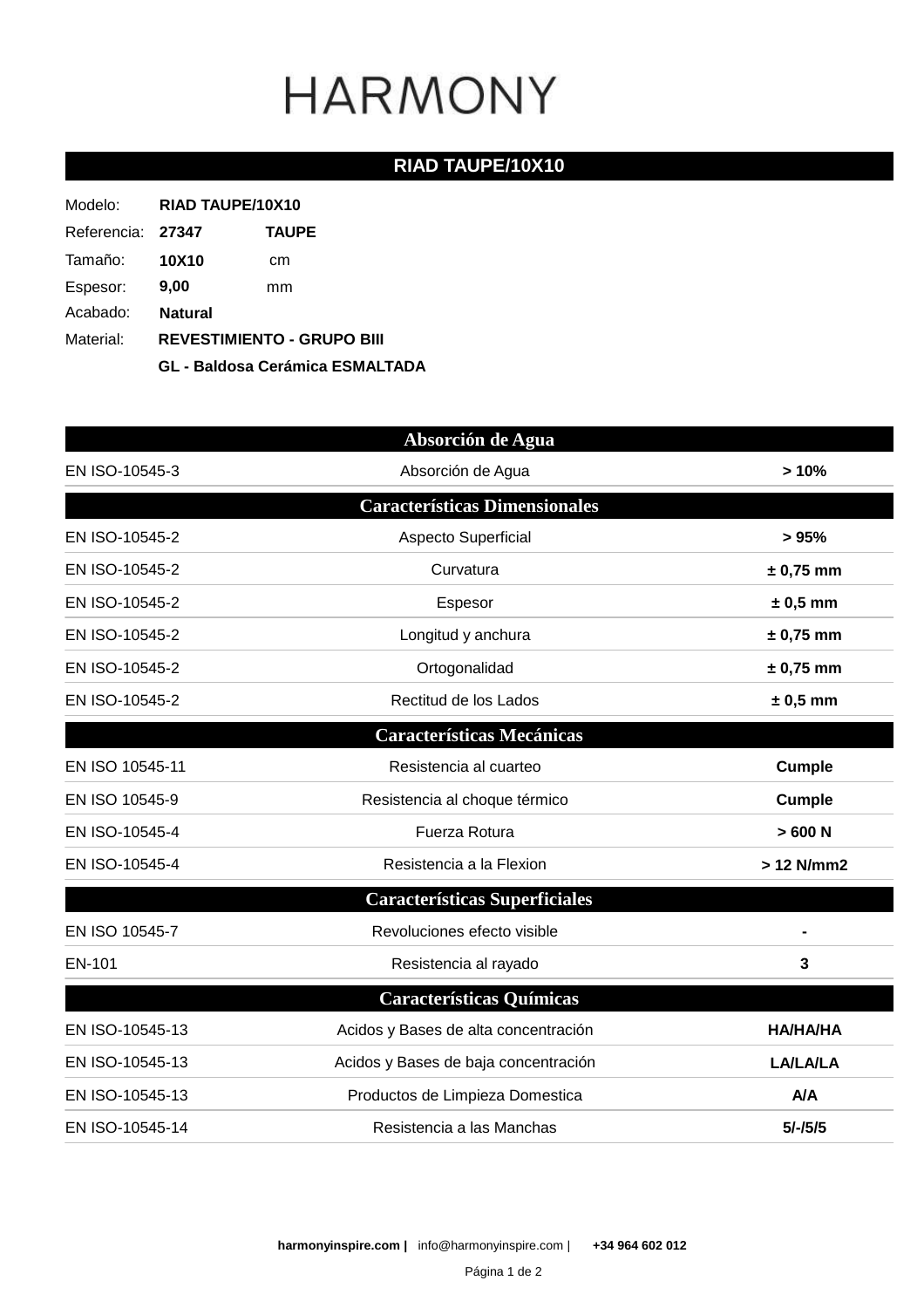#### **RIAD TAUPE/10X10**

| Modelo:           | RIAD TAUPE/10X10                                                            |              |
|-------------------|-----------------------------------------------------------------------------|--------------|
| Referencia: 27347 |                                                                             | <b>TAUPE</b> |
| Tamaño:           | <b>10X10</b>                                                                | cm           |
| Espesor:          | 9,00                                                                        | mm           |
| Acabado:          | <b>Natural</b>                                                              |              |
| Material:         | <b>REVESTIMIENTO - GRUPO BIII</b><br><b>GL - Baldosa Cerámica ESMALTADA</b> |              |
|                   |                                                                             |              |

#### **Características Antideslizamiento**

DIN-51130 Angulo crítico deslizamiento rampa inclinada pie calzado **-**

#### **MARCADO CE**

 $\overline{C}$ 

Declaración CE de Prestaciones: **004CPR2017-08-01**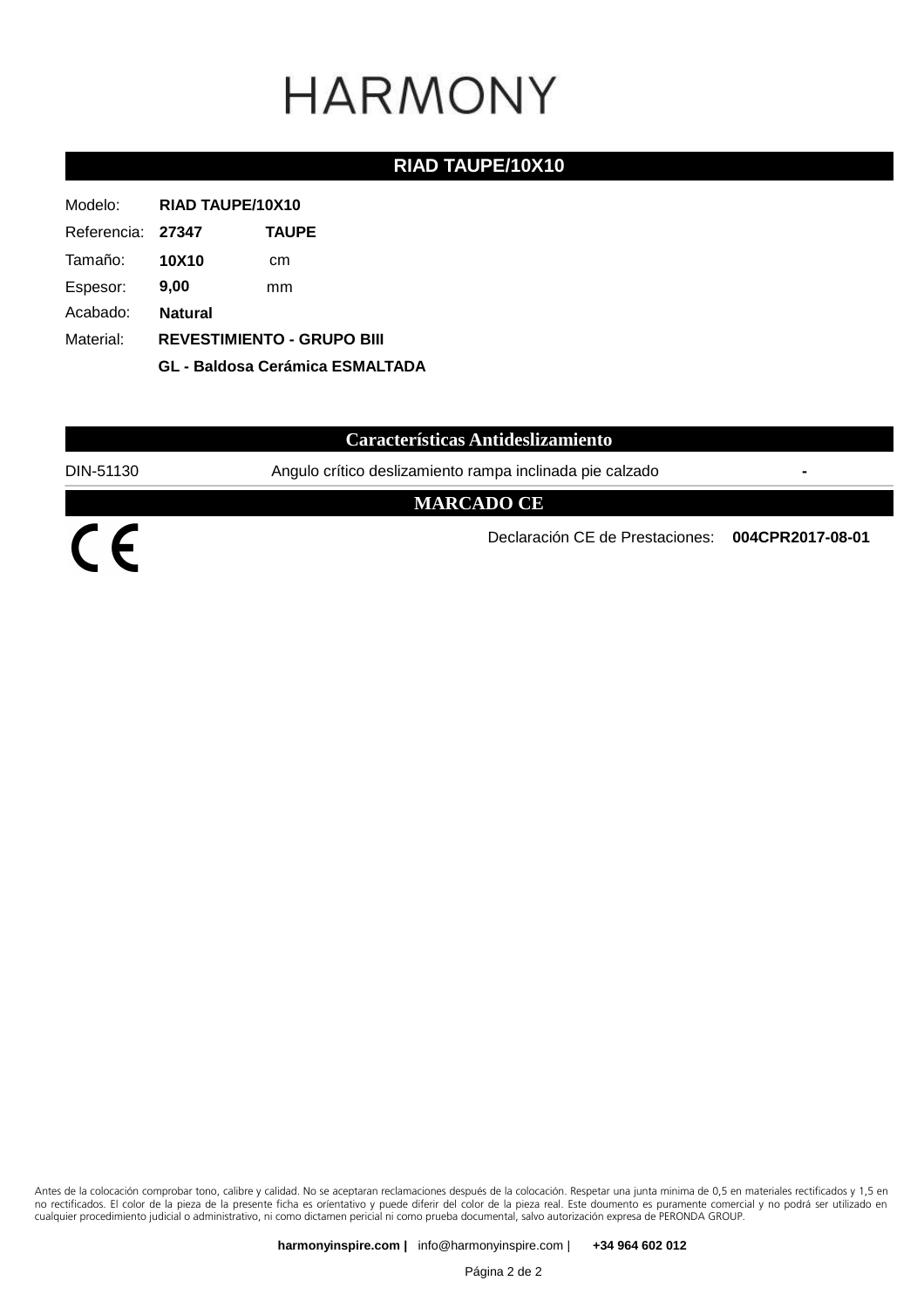### **RIAD SAND/6,5X20**

| Modelo:           | RIAD SAND/6,5X20                       |      |
|-------------------|----------------------------------------|------|
| Referencia: 27348 |                                        | AQUA |
| Tamaño:           | 6,5x20                                 | cm   |
| Espesor:          | 9,00                                   | mm   |
| Acabado:          | <b>Natural</b>                         |      |
| Material:         | <b>REVESTIMIENTO - GRUPO BIII</b>      |      |
|                   | <b>GL - Baldosa Cerámica ESMALTADA</b> |      |

|                 | Absorción de Agua                    |                 |
|-----------------|--------------------------------------|-----------------|
| EN ISO-10545-3  | Absorción de Agua                    | >10%            |
|                 | <b>Características Dimensionales</b> |                 |
| EN ISO-10545-2  | Aspecto Superficial                  | > 95%           |
| EN ISO-10545-2  | Curvatura                            | $± 0,75$ mm     |
| EN ISO-10545-2  | Espesor                              | $± 0,5$ mm      |
| EN ISO-10545-2  | Longitud y anchura                   | $± 0,75$ mm     |
| EN ISO-10545-2  | Ortogonalidad                        | $± 0,75$ mm     |
| EN ISO-10545-2  | Rectitud de los Lados                | $± 0,5$ mm      |
|                 | <b>Características Mecánicas</b>     |                 |
| EN ISO 10545-11 | Resistencia al cuarteo               | <b>Cumple</b>   |
| EN ISO 10545-9  | Resistencia al choque térmico        | <b>Cumple</b>   |
| EN ISO-10545-4  | Fuerza Rotura                        | >600 N          |
| EN ISO-10545-4  | Resistencia a la Flexion             | > 12 N/mm2      |
|                 | <b>Características Superficiales</b> |                 |
| EN ISO 10545-7  | Revoluciones efecto visible          |                 |
| EN-101          | Resistencia al rayado                | 3               |
|                 | <b>Características Químicas</b>      |                 |
| EN ISO-10545-13 | Acidos y Bases de alta concentración | <b>HA/HA/HA</b> |
| EN ISO-10545-13 | Acidos y Bases de baja concentración | <b>LA/LA/LA</b> |
| EN ISO-10545-13 | Productos de Limpieza Domestica      | <b>A/A</b>      |
| EN ISO-10545-14 | Resistencia a las Manchas            | $5/-/5/5$       |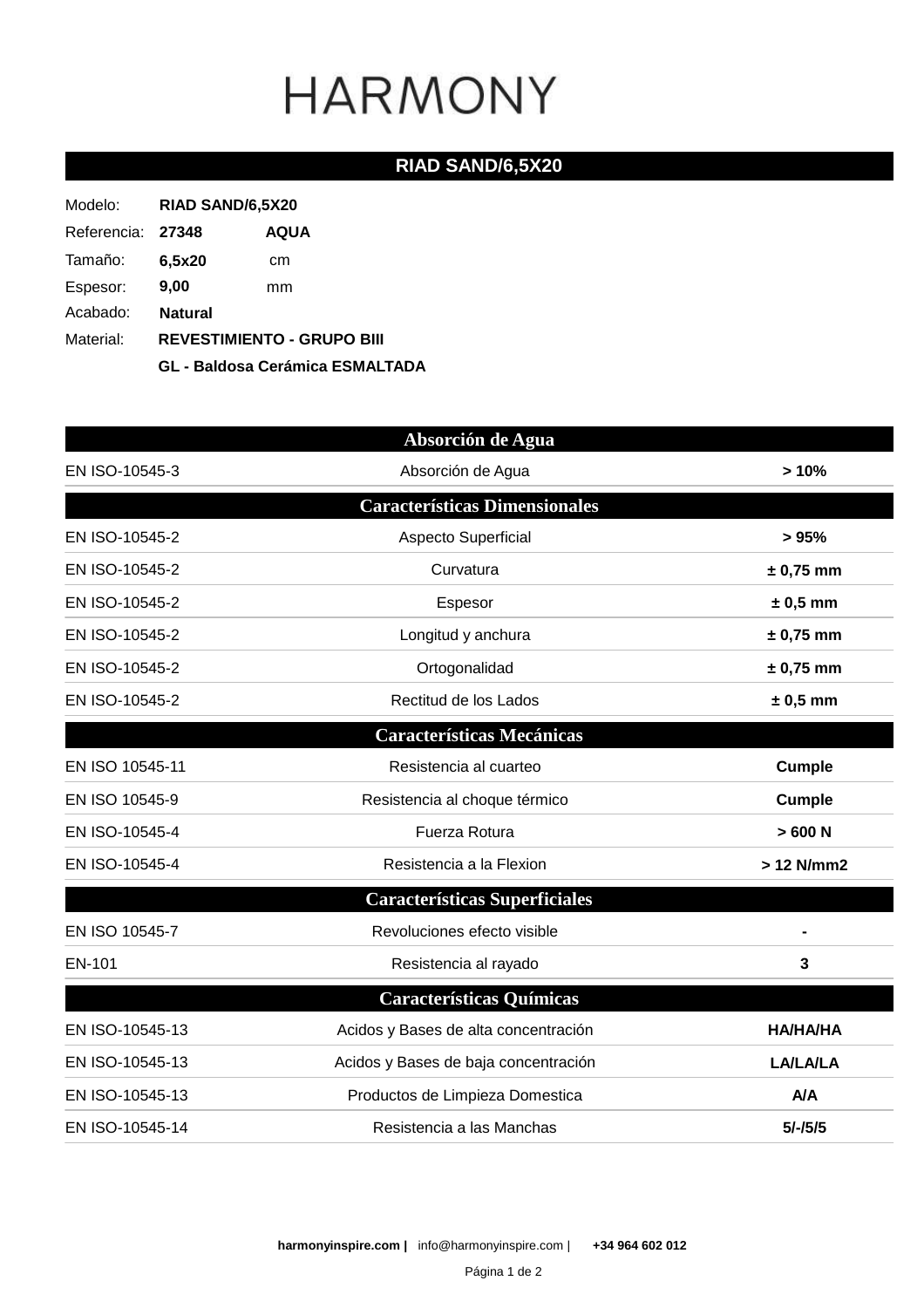#### **RIAD SAND/6,5X20**

| Modelo:           | RIAD SAND/6,5X20                                                            |             |
|-------------------|-----------------------------------------------------------------------------|-------------|
| Referencia: 27348 |                                                                             | <b>AQUA</b> |
| Tamaño:           | 6,5x20                                                                      | cm          |
| Espesor:          | 9,00                                                                        | mm          |
| Acabado:          | <b>Natural</b>                                                              |             |
| Material:         | <b>REVESTIMIENTO - GRUPO BIII</b><br><b>GL - Baldosa Cerámica ESMALTADA</b> |             |
|                   |                                                                             |             |

## **Características Antideslizamiento**

DIN-51130 Angulo crítico deslizamiento rampa inclinada pie calzado **-**

#### **MARCADO CE**

 $\overline{C}$ 

Declaración CE de Prestaciones: **004CPR2017-08-01**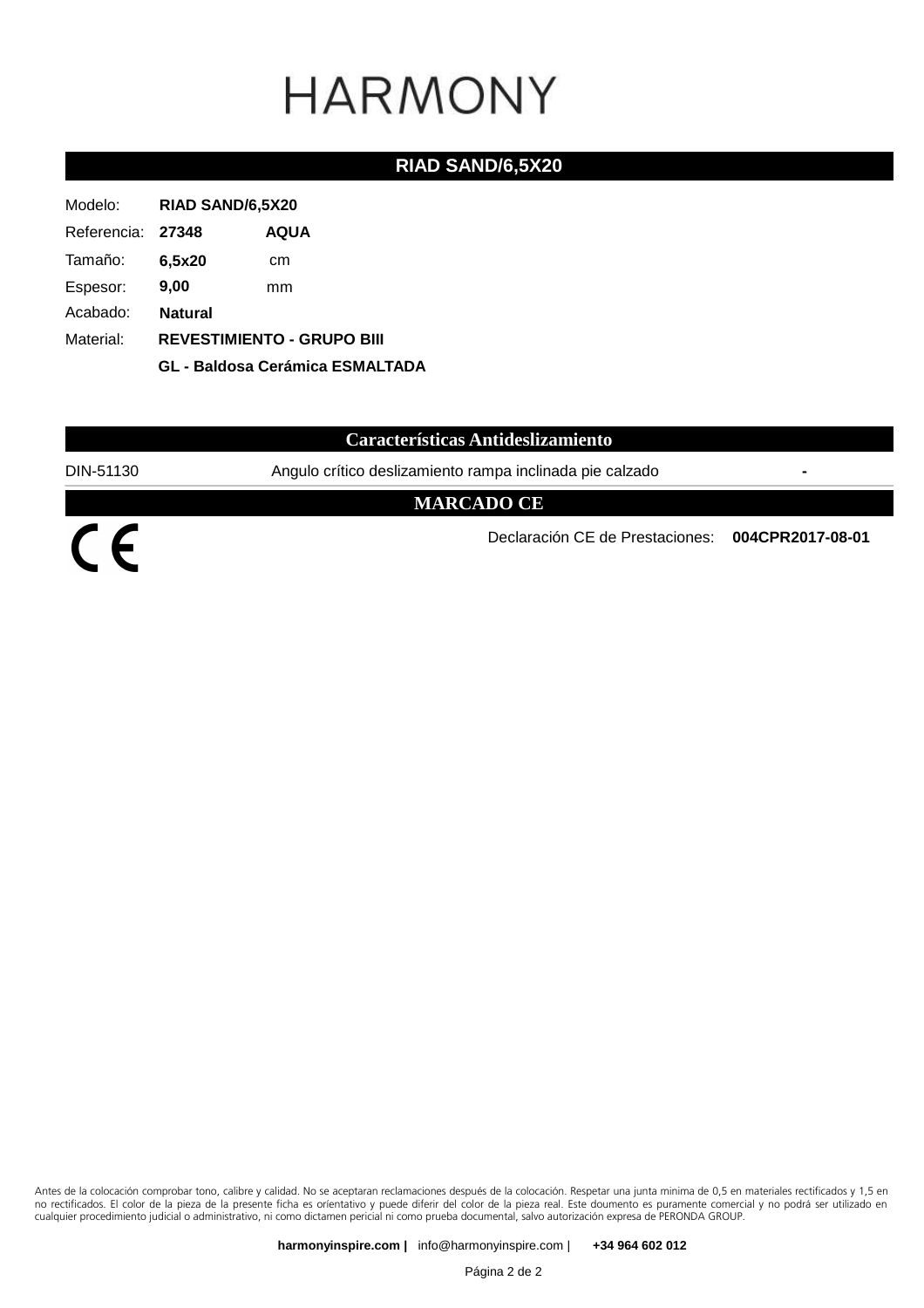## **RIAD RED/6,5X20**

| Modelo:           | RIAD RED/6,5X20                        |     |
|-------------------|----------------------------------------|-----|
| Referencia: 27349 |                                        | RED |
| Tamaño:           | 6.5x20                                 | cm  |
| Espesor:          | 9,00                                   | mm  |
| Acabado:          | <b>Natural</b>                         |     |
| Material:         | <b>REVESTIMIENTO - GRUPO BIII</b>      |     |
|                   | <b>GL - Baldosa Cerámica ESMALTADA</b> |     |

|                 | Absorción de Agua                    |                 |
|-----------------|--------------------------------------|-----------------|
| EN ISO-10545-3  | Absorción de Agua                    | >10%            |
|                 | <b>Características Dimensionales</b> |                 |
| EN ISO-10545-2  | Aspecto Superficial                  | > 95%           |
| EN ISO-10545-2  | Curvatura                            | $± 0,75$ mm     |
| EN ISO-10545-2  | Espesor                              | $± 0,5$ mm      |
| EN ISO-10545-2  | Longitud y anchura                   | $± 0,75$ mm     |
| EN ISO-10545-2  | Ortogonalidad                        | $± 0,75$ mm     |
| EN ISO-10545-2  | Rectitud de los Lados                | $± 0,5$ mm      |
|                 | <b>Características Mecánicas</b>     |                 |
| EN ISO 10545-11 | Resistencia al cuarteo               | Cumple          |
| EN ISO 10545-9  | Resistencia al choque térmico        | <b>Cumple</b>   |
| EN ISO-10545-4  | Fuerza Rotura                        | >600 N          |
| EN ISO-10545-4  | Resistencia a la Flexion             | > 12 N/mm2      |
|                 | <b>Características Superficiales</b> |                 |
| EN ISO 10545-7  | Revoluciones efecto visible          |                 |
| EN-101          | Resistencia al rayado                | 3               |
|                 | <b>Características Químicas</b>      |                 |
| EN ISO-10545-13 | Acidos y Bases de alta concentración | <b>HA/HA/HA</b> |
| EN ISO-10545-13 | Acidos y Bases de baja concentración | <b>LA/LA/LA</b> |
| EN ISO-10545-13 | Productos de Limpieza Domestica      | A/A             |
| EN ISO-10545-14 | Resistencia a las Manchas            | $5/-/5/5$       |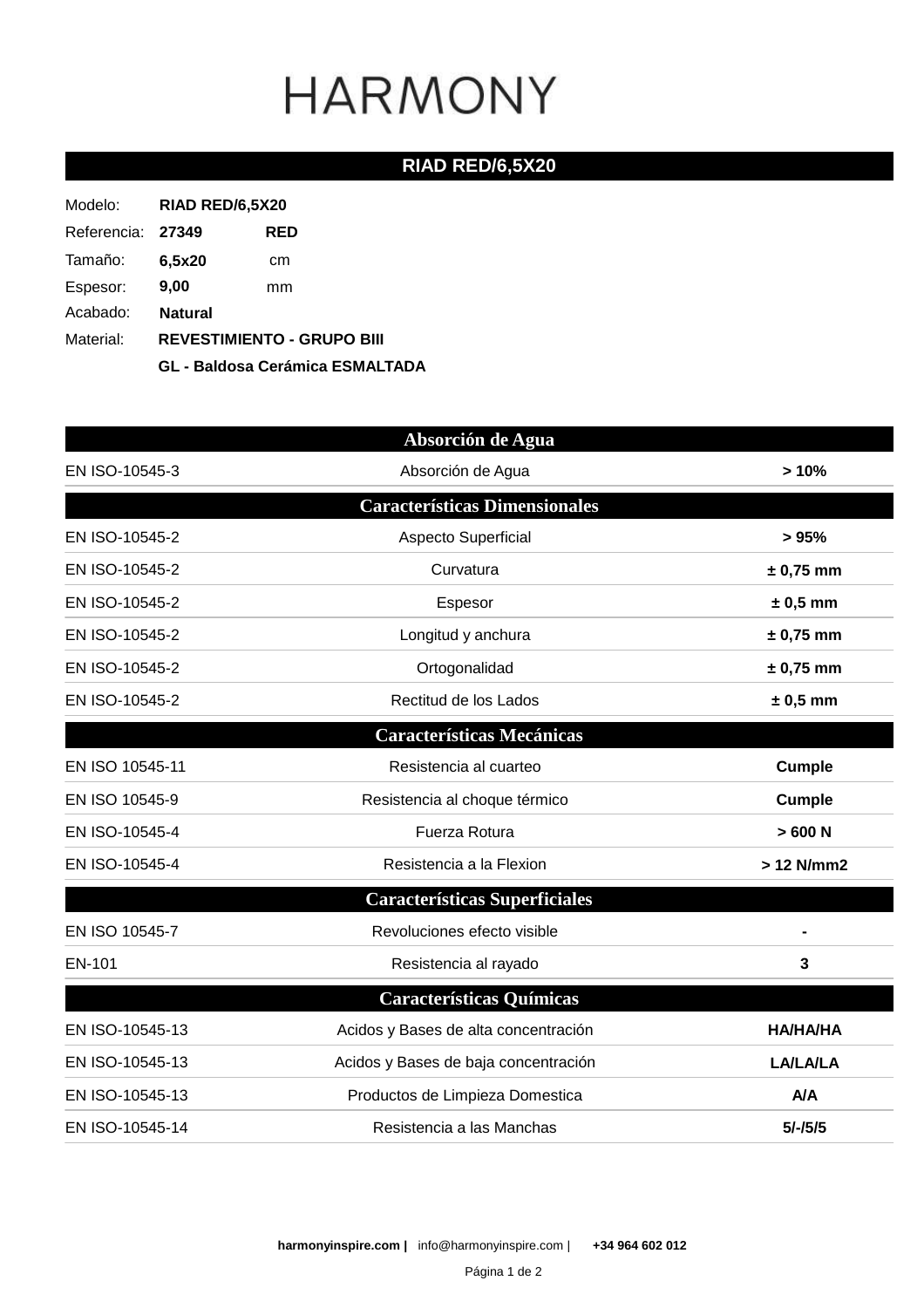#### **RIAD RED/6,5X20**

| Modelo:           | <b>RIAD RED/6,5X20</b>                                                      |     |
|-------------------|-----------------------------------------------------------------------------|-----|
| Referencia: 27349 |                                                                             | RED |
| Tamaño:           | 6,5x20                                                                      | cm  |
| Espesor:          | 9,00                                                                        | mm  |
| Acabado:          | <b>Natural</b>                                                              |     |
| Material:         | <b>REVESTIMIENTO - GRUPO BIII</b><br><b>GL - Baldosa Cerámica ESMALTADA</b> |     |
|                   |                                                                             |     |

#### **Características Antideslizamiento**

DIN-51130 Angulo crítico deslizamiento rampa inclinada pie calzado **-**

#### **MARCADO CE**

 $\overline{C}$ 

Declaración CE de Prestaciones: **004CPR2017-08-01**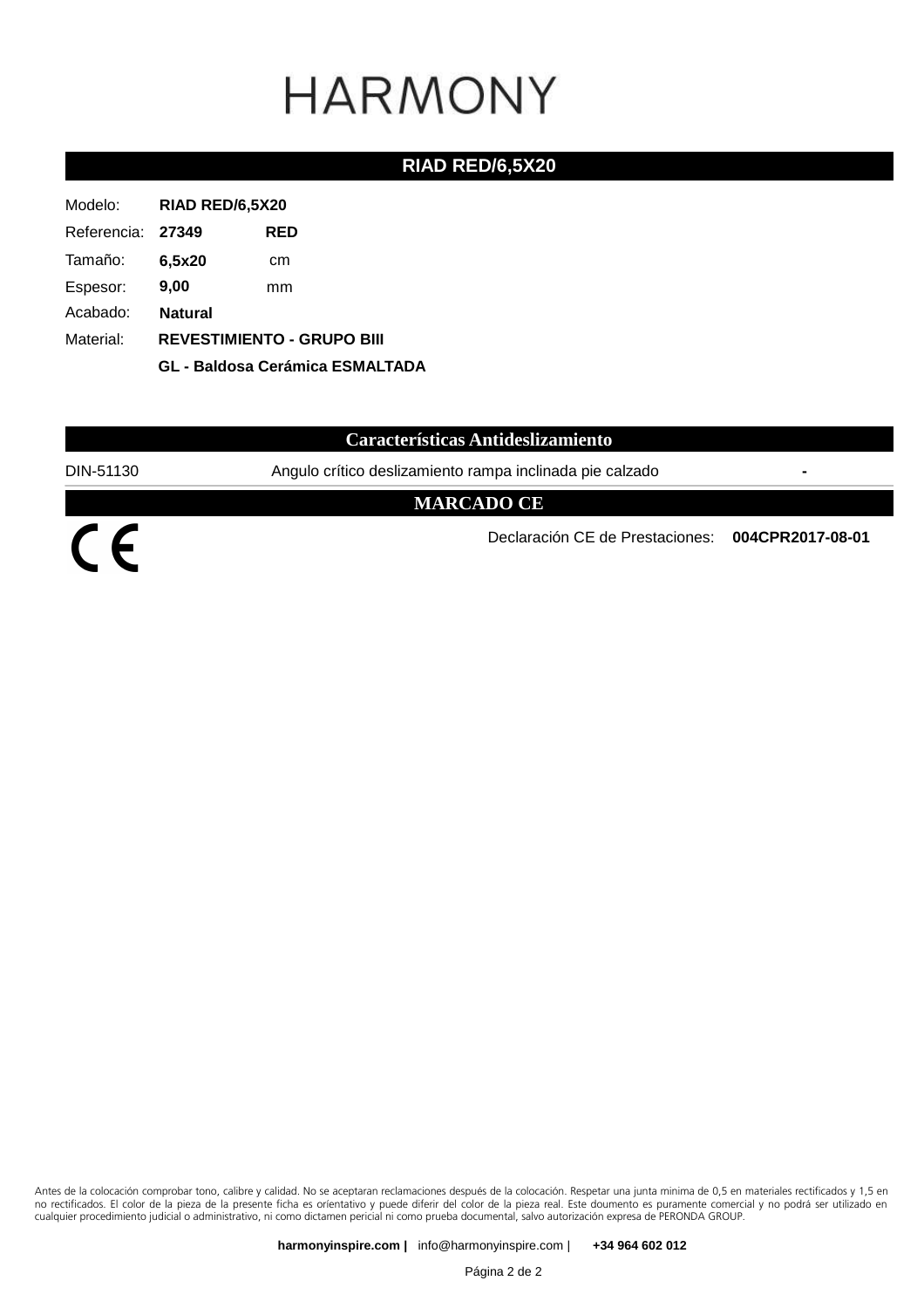### **RIAD TAUPE/6,5X20**

| Modelo:           | RIAD TAUPE/6,5X20                      |              |  |
|-------------------|----------------------------------------|--------------|--|
| Referencia: 27350 |                                        | <b>TAUPE</b> |  |
| Tamaño:           | 6,5x20                                 | cm           |  |
| Espesor:          | 9,00                                   | mm           |  |
| Acabado:          | <b>Natural</b>                         |              |  |
| Material:         | <b>REVESTIMIENTO - GRUPO BIII</b>      |              |  |
|                   | <b>GL - Baldosa Cerámica ESMALTADA</b> |              |  |

|                 | Absorción de Agua                    |                 |
|-----------------|--------------------------------------|-----------------|
| EN ISO-10545-3  | Absorción de Agua                    | >10%            |
|                 | <b>Características Dimensionales</b> |                 |
| EN ISO-10545-2  | Aspecto Superficial                  | > 95%           |
| EN ISO-10545-2  | Curvatura                            | $± 0,75$ mm     |
| EN ISO-10545-2  | Espesor                              | $± 0,5$ mm      |
| EN ISO-10545-2  | Longitud y anchura                   | $± 0,75$ mm     |
| EN ISO-10545-2  | Ortogonalidad                        | $± 0,75$ mm     |
| EN ISO-10545-2  | Rectitud de los Lados                | $± 0,5$ mm      |
|                 | <b>Características Mecánicas</b>     |                 |
| EN ISO 10545-11 | Resistencia al cuarteo               | <b>Cumple</b>   |
| EN ISO 10545-9  | Resistencia al choque térmico        | <b>Cumple</b>   |
| EN ISO-10545-4  | Fuerza Rotura                        | >600 N          |
| EN ISO-10545-4  | Resistencia a la Flexion             | > 12 N/mm2      |
|                 | <b>Características Superficiales</b> |                 |
| EN ISO 10545-7  | Revoluciones efecto visible          |                 |
| EN-101          | Resistencia al rayado                | 3               |
|                 | <b>Características Químicas</b>      |                 |
| EN ISO-10545-13 | Acidos y Bases de alta concentración | <b>HA/HA/HA</b> |
| EN ISO-10545-13 | Acidos y Bases de baja concentración | <b>LA/LA/LA</b> |
| EN ISO-10545-13 | Productos de Limpieza Domestica      | A/A             |
| EN ISO-10545-14 | Resistencia a las Manchas            | $5/-/5/5$       |